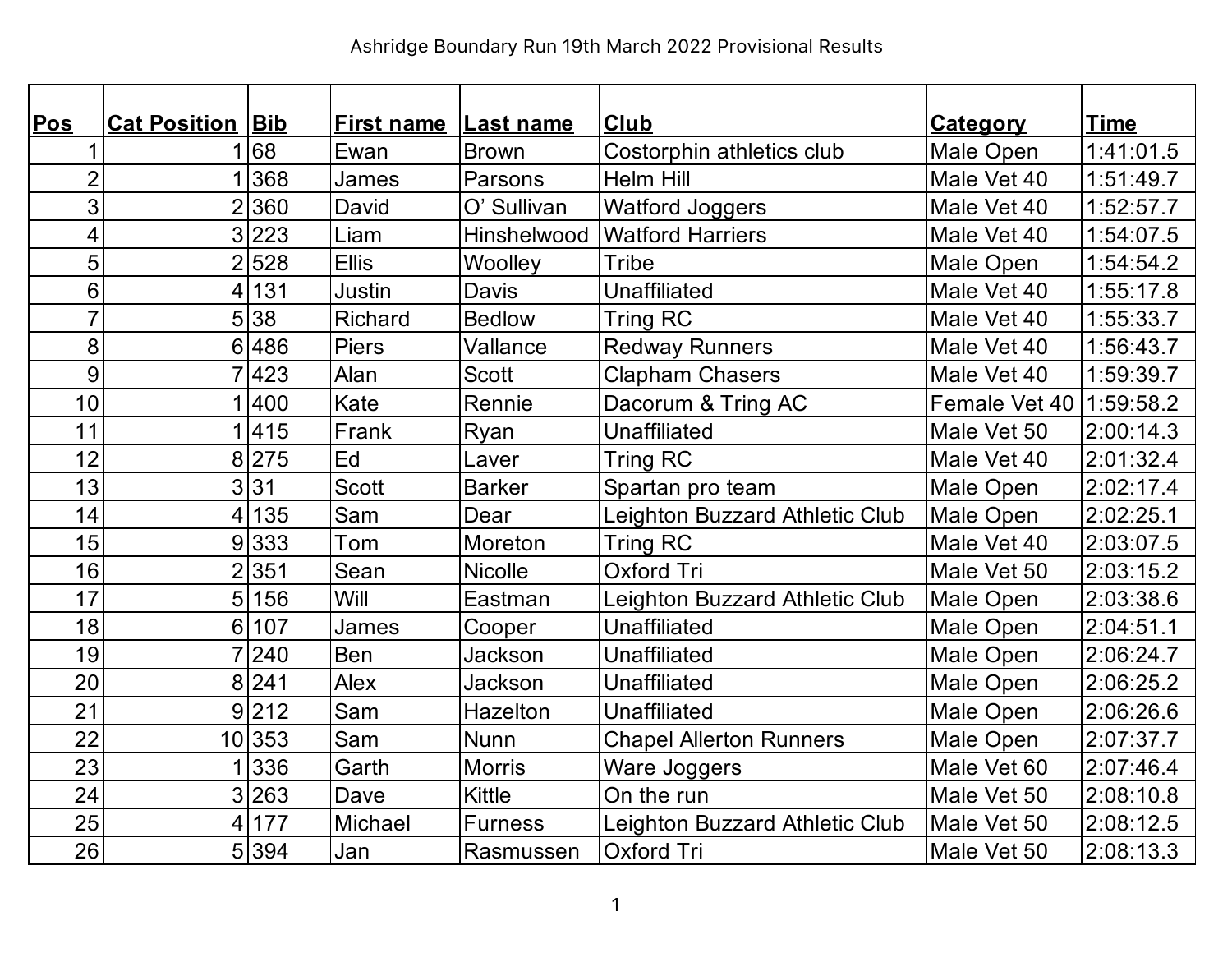| <b>Pos</b> | <b>Cat Position Bib</b> |        | <b>First name</b> | Last name         | <b>Club</b>                  | <b>Category</b> | <b>Time</b> |
|------------|-------------------------|--------|-------------------|-------------------|------------------------------|-----------------|-------------|
| 27         |                         | 10 142 | lain              | <b>Dickinson</b>  | <b>Olney Runners AC</b>      | Male Vet 40     | 2:08:18.4   |
| 28         | 6                       | 94     | <b>Steven</b>     | Church            | Huntingdonshire AC           | Male Vet 50     | 2:08:40.1   |
| 29         | 11                      | 393    | Tom               | Rankin            | <b>Stopsley Striders</b>     | Male Open       | 2:08:44.5   |
| 30         |                         | 11 39  | Ben               | <b>Beecroft</b>   | <b>Unaffiliated</b>          | Male Vet 40     | 2:09:16.4   |
| 31         | 12                      |        | <b>Nick</b>       | Acton             | <b>Harpenden Arrows</b>      | Male Vet 40     | 2:09:39.0   |
| 32         |                         | 13 116 | <b>Nicholas</b>   | Crowther          | <b>Gade Valley Harriers</b>  | Male Vet 40     | 2:09:48.4   |
| 33         | 14                      | 106    | <b>Stuart</b>     | Cooke             | <b>Trident</b>               | Male Vet 40     | 2:10:14.6   |
| 34         |                         | 139    | Rachel            | Dench             | <b>Black Trail Runners</b>   | Female Open     | 2:10:21.7   |
| 35         |                         | 15 391 | Tom               | Raftery           | <b>Tring RC</b>              | Male Vet 40     | 2:10:30.5   |
| 36         |                         | 12 381 | Stephen           | <b>Pitchers</b>   | <b>Tring RC</b>              | Male Open       | 2:11:13.5   |
| 37         |                         | 13 165 | Paul              | Fenn              | <b>Unaffiliated</b>          | Male Open       | 2:11:30.0   |
| 38         |                         | 16 257 | Roland            | Kemp              | <b>Tring RC</b>              | Male Vet 40     | 2:11:50.2   |
| 39         | 14                      | 192    | Daniel            | Gott              | <b>Unaffiliated</b>          | Male Open       | 2:12:12.9   |
| 40         |                         | 17 117 | Paul              | Crudge            | <b>Velo Club Tring</b>       | Male Vet 40     | 2:12:40.4   |
| 41         | $\overline{2}$          | 72     | Anna              | <b>Buckingham</b> | Meirionnydd RC               | Female Open     | 2:12:48.5   |
| 42         | $\overline{7}$          | 510    | Graham            | White             | <b>Unaffiliated</b>          | Male Vet 50     | 2:13:03.5   |
| 43         | 18                      | 196    | Daniel            | Green             | <b>Leighton Fun Runners</b>  | Male Vet 40     | 2:13:08.7   |
| 44         |                         | 15 392 | George            | Rainsford         | Unaffiliated                 | Male Open       | 2:14:03.8   |
| 45         | 8                       | 16     | Phillip           | Ashburner         | <b>Unaffiliated</b>          | Male Vet 50     | 2:14:28.8   |
| 46         |                         | 16 277 | David             | Lee               | Buckingham & Stowe RC        | Male Open       | 2:15:04.5   |
| 47         |                         | 19 231 | Andrew            | Howell            | <b>Berkhamsted</b>           | Male Vet 40     | 2:15:18.5   |
| 48         |                         | 17 480 | Toby              | Turk              | <b>Daventry Road Runners</b> | Male Open       | 2:15:35.3   |
| 49         |                         | 20 502 | Oliver            | Webb              | <b>Unaffiliated</b>          | Male Vet 40     | 2:15:38.6   |
| 50         |                         | 18 167 | Alistair          | Finn              | <b>Unaffiliated</b>          | Male Open       | 2:15:54.7   |
| 51         |                         | 21 26  | Gyles             | <b>Bailey</b>     | <b>Unaffiliated</b>          | Male Vet 40     | 2:16:03.2   |
| 52         |                         | 9 209  | <b>Steve</b>      | Harrison          | Leighton Fun Runners         | Male Vet 50     | 2:16:10.3   |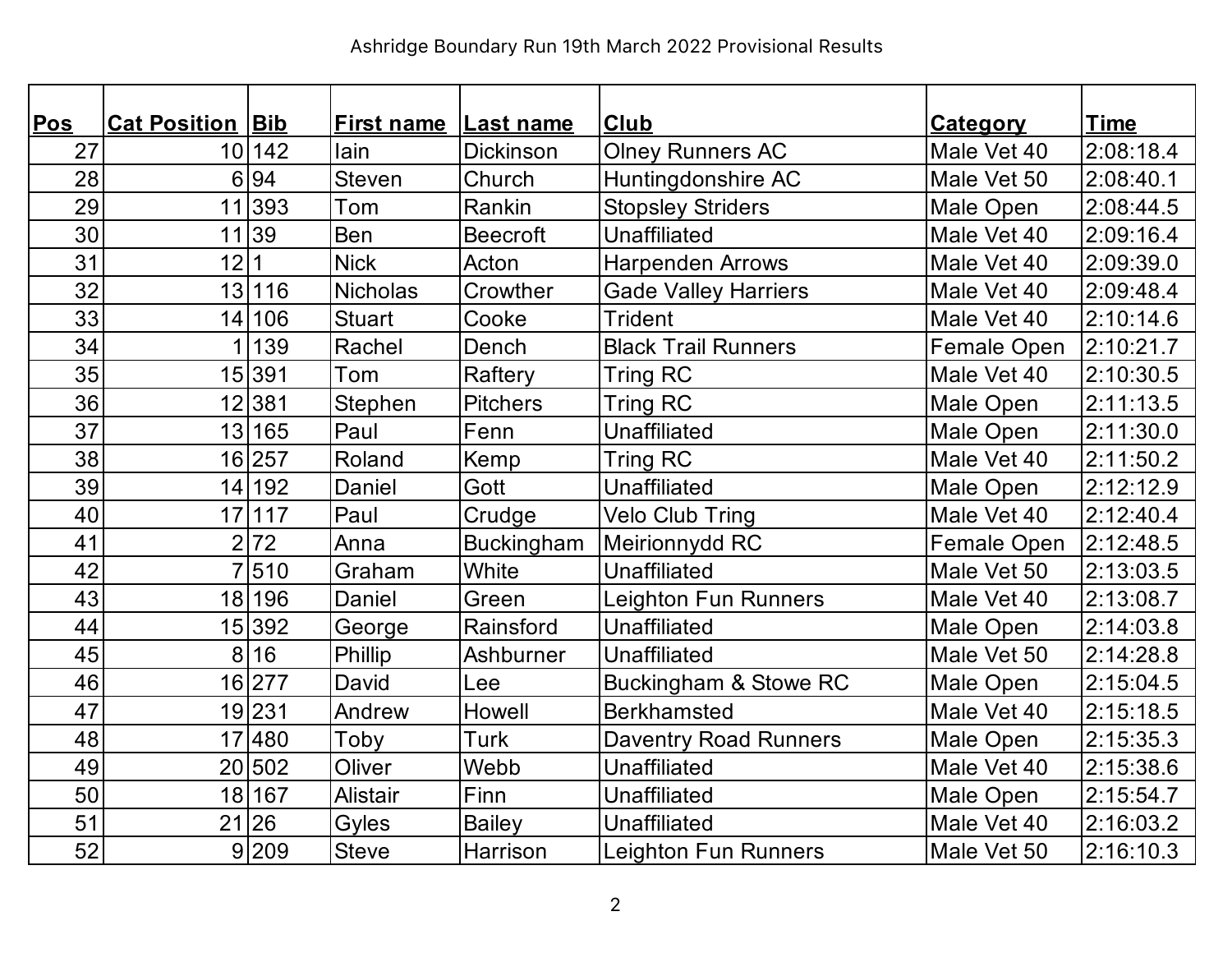| Pos | <b>Cat Position Bib</b> |        | <b>First name Last name</b> |                  | <b>Club</b>                    | <b>Category</b>         | <b>Time</b> |
|-----|-------------------------|--------|-----------------------------|------------------|--------------------------------|-------------------------|-------------|
| 53  |                         | 10 50  | Guy                         | <b>Blackden</b>  | <b>Heathfield RRC</b>          | Male Vet 50             | 2:17:07.4   |
| 54  |                         | 11 200 | Simon                       | <b>Griffiths</b> | <b>Bearbrook Running Club</b>  | Male Vet 50             | 2:17:39.8   |
| 55  |                         | 22 301 | lan                         | Mawdesley        | <b>Wrexham AC</b>              | Male Vet 40             | 2:17:54.5   |
| 56  |                         | 23327  | Andrew                      | Moffatt          | <b>Unaffiliated</b>            | Male Vet 40             | 2:18:15.8   |
| 57  |                         | 24 477 | Gareth                      | <b>Tucker</b>    | <b>Gade Valley Harriers</b>    | Male Vet 40             | 2:18:17.2   |
| 58  |                         | 25 99  | Peter                       | Clarke           | <b>Unaffiliated</b>            | Male Vet 40             | 2:18:19.7   |
| 59  |                         | 26 215 | Lyndon                      | Hearn            | <b>Harpenden Arrows</b>        | Male Vet 40             | 2:18:43.5   |
| 60  |                         | 19 44  | <b>Kevin</b>                | Berg             | <b>Tring RC</b>                | Male Open               | 2:19:01.9   |
| 61  |                         | 3 325  | Ruth                        | <b>Mitchell</b>  | Leighton Buzzard Athletic Club | Female Open             | 2:19:07.9   |
| 62  |                         | 20 372 | Greg                        | Pearce           | Leighton Buzzard Athletic Club | Male Open               | 2:19:23.5   |
| 63  | 21 4                    |        | <b>Neil</b>                 | <b>Adcock</b>    | Tring RC                       | Male Open               | 2:19:53.1   |
| 64  | 22                      | 109    | Jude                        | Cornish          | Dunstable Lions Running Club   | Male Open               | 2:20:36.6   |
| 65  |                         | 2 396  | <b>Teresa</b>               | Reason           | <b>Gade Valley Harriers</b>    | Female Vet 40 2:22:08.0 |             |
| 66  |                         | 27 499 | <b>Steve</b>                | Ward             | <b>Unaffiliated</b>            | Male Vet 40             | 2:22:24.0   |
| 67  |                         | 4 413  | <b>Natalie</b>              | <b>Ruffell</b>   | <b>Clapham Chasers</b>         | Female Open             | 2:22:57.6   |
| 68  |                         | 1 217  | Lynda                       | Hembury          | <b>Tring RC</b>                | Female Vet 60 2:23:18.6 |             |
| 69  |                         | 28 483 | Daniel                      | Twort            | <b>Unaffiliated</b>            | Male Vet 40             | 2:23:24.0   |
| 70  |                         | 12 64  | <b>Steve</b>                | <b>Brooks</b>    | <b>Daventry Road Runners</b>   | Male Vet 50             | 2:23:48.2   |
| 71  |                         | 5 430  | Johanna                     | <b>Sharples</b>  | Leighton Buzzard Athletic Club | Female Open             | 2:24:06.6   |
| 72  |                         | 2 95   | <b>Mike</b>                 | <b>Clark</b>     | Leighton Fun Runners           | Male Vet 60             | 2:25:21.8   |
| 73  |                         | 13 46  | Daniel                      | <b>Berry</b>     | <b>Mornington Chasers</b>      | Male Vet 50             | 2:25:29.4   |
| 74  |                         | 29 455 | Adam                        | <b>Sturmer</b>   | <b>Unaffiliated</b>            | Male Vet 40             | 2:25:38.6   |
| 75  |                         | 30 35  | Oli                         | <b>Beales</b>    | <b>FAR</b>                     | Male Vet 40             | 2:25:39.7   |
| 76  | 31 91                   |        | Ed                          | Charlwood        | <b>Unaffiliated</b>            | Male Vet 40             | 2:26:13.3   |
| 77  |                         | 14 236 | trevor                      | hunter           | <b>Handy Cross Runners</b>     | Male Vet 50             | 2:26:16.8   |
| 78  |                         | 6 249  | <b>Rosie</b>                | Jones            | <b>Unaffiliated</b>            | <b>Female Open</b>      | 2:26:17.4   |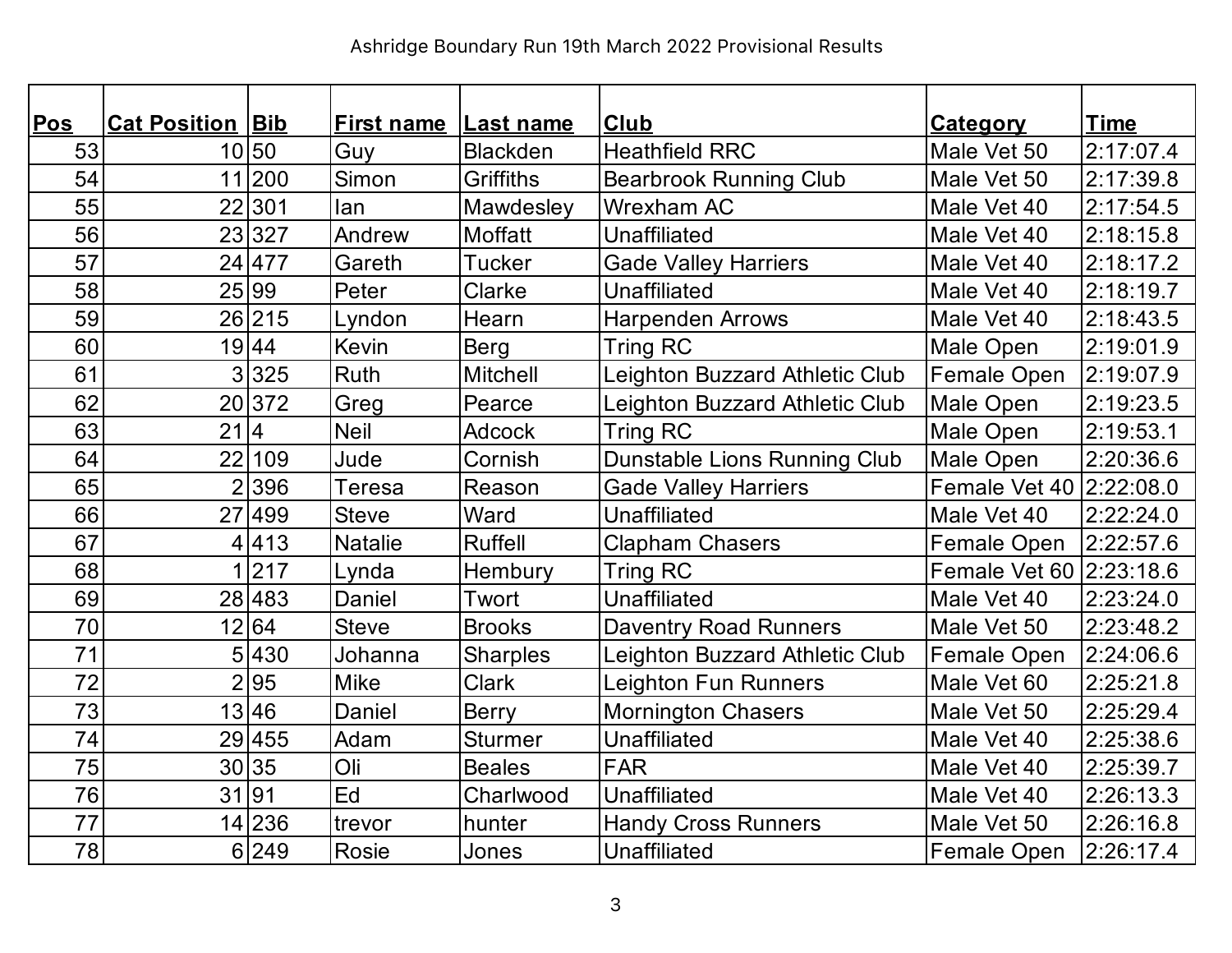| Pos | <b>Cat Position Bib</b> |        | <b>First name Last name</b> |                          | <b>Club</b>                     | <b>Category</b> | <b>Time</b> |
|-----|-------------------------|--------|-----------------------------|--------------------------|---------------------------------|-----------------|-------------|
| 79  |                         | 32 296 | Frank                       | <b>Martin</b>            | <b>Unaffiliated</b>             | Male Vet 40     | 2:26:28.8   |
| 80  | 33 11                   |        | Chas                        | Andrews                  | <b>Harpenden Arrows</b>         | Male Vet 40     | 2:27:05.5   |
| 81  | 34 61                   |        | Douglas                     | <b>Braidwood</b>         | <b>Unaffiliated</b>             | Male Vet 40     | 2:27:16.6   |
| 82  |                         | 35 407 | James                       | Robinson                 | <b>Unaffiliated</b>             | Male Vet 40     | 2:27:54.1   |
| 83  |                         | 15 362 | James                       | Oconnell                 | <b>Beachampton Running Club</b> | Male Vet 50     | 2:28:02.0   |
| 84  |                         | 36 144 | <b>Nick</b>                 | Dickson                  | <b>Unaffiliated</b>             | Male Vet 40     | 2:28:10.6   |
| 85  |                         | 7458   | <b>Jennifer</b>             | <b>Swarbrick</b>         | <b>Unaffiliated</b>             | Female Open     | 2:28:40.8   |
| 86  | 16                      | 191    | David                       | Gott                     | <b>Unaffiliated</b>             | Male Vet 50     | 2:28:45.2   |
| 87  |                         | 17 69  | andrew                      | <b>Brownless</b>         | wheathampstead warriors         | Male Vet 50     | 2:28:56.8   |
| 88  |                         | 18 402 | David                       | <b>Rhodes</b>            | <b>CHAOS club</b>               | Male Vet 50     | 2:29:01.0   |
| 89  |                         | 37 65  | Will                        | <b>Brotherston</b>       | <b>Watford Joggers</b>          | Male Vet 40     | 2:29:16.2   |
| 90  |                         | 38 259 | Leo                         | Ketchin                  | wheathampstead warriors         | Male Vet 40     | 2:29:21.7   |
| 91  |                         | 39317  | Dean                        | McShane                  | <b>Team Trident</b>             | Male Vet 40     | 2:29:22.7   |
| 92  |                         | 40 229 | Paul                        | House                    | <b>Leighton Fun Runners</b>     | Male Vet 40     | 2:29:38.0   |
| 93  |                         | 23 490 | Peter                       | Waddingham Unaffiliated  |                                 | Male Open       | 2:30:59.1   |
| 94  |                         | 19347  | Jonathan                    | <b>Nash</b>              | <b>Unaffiliated</b>             | Male Vet 50     | 2:32:08.4   |
| 95  |                         | 41 320 | Phil                        | <b>Mercer</b>            | <b>Gade Valley Harriers</b>     | Male Vet 40     | 2:32:47.4   |
| 96  |                         | 42 28  | Wesley                      | <b>Ball</b>              | <b>Unaffiliated</b>             | Male Vet 40     | 2:32:49.2   |
| 97  |                         | 43 63  | Mike                        | <b>Brewer</b>            | <b>Bedford Harriers AC</b>      | Male Vet 40     | 2:32:59.4   |
| 98  |                         | 20 500 | <b>Mark</b>                 | Wardell                  | <b>Unaffiliated</b>             | Male Vet 50     | 2:33:02.8   |
| 99  |                         | 21 309 | Paul                        | Mcdonagh                 | Unaffiliated                    | Male Vet 50     | 2:33:18.8   |
| 100 |                         | 24 511 | Aidan                       | Whitelaw                 | <b>Unaffiliated</b>             | Male Open       | 2:33:20.1   |
| 101 |                         | 44 345 | Andrew                      | <b>Nash</b>              | <b>Unaffiliated</b>             | Male Vet 40     | 2:33:29.3   |
| 102 |                         | 45 501 | Andrew                      | <b>Wass</b>              | Dacorum & Tring AC              | Male Vet 40     | 2:33:54.4   |
| 103 |                         | 22 414 | <b>Steven</b>               | <b>Russell</b>           | Dacorum & Tring AC              | Male Vet 50     | 2:33:55.1   |
| 104 |                         | 23 55  | <b>Mark</b>                 | Bonham-Cart Unaffiliated |                                 | Male Vet 50     | 2:34:00.1   |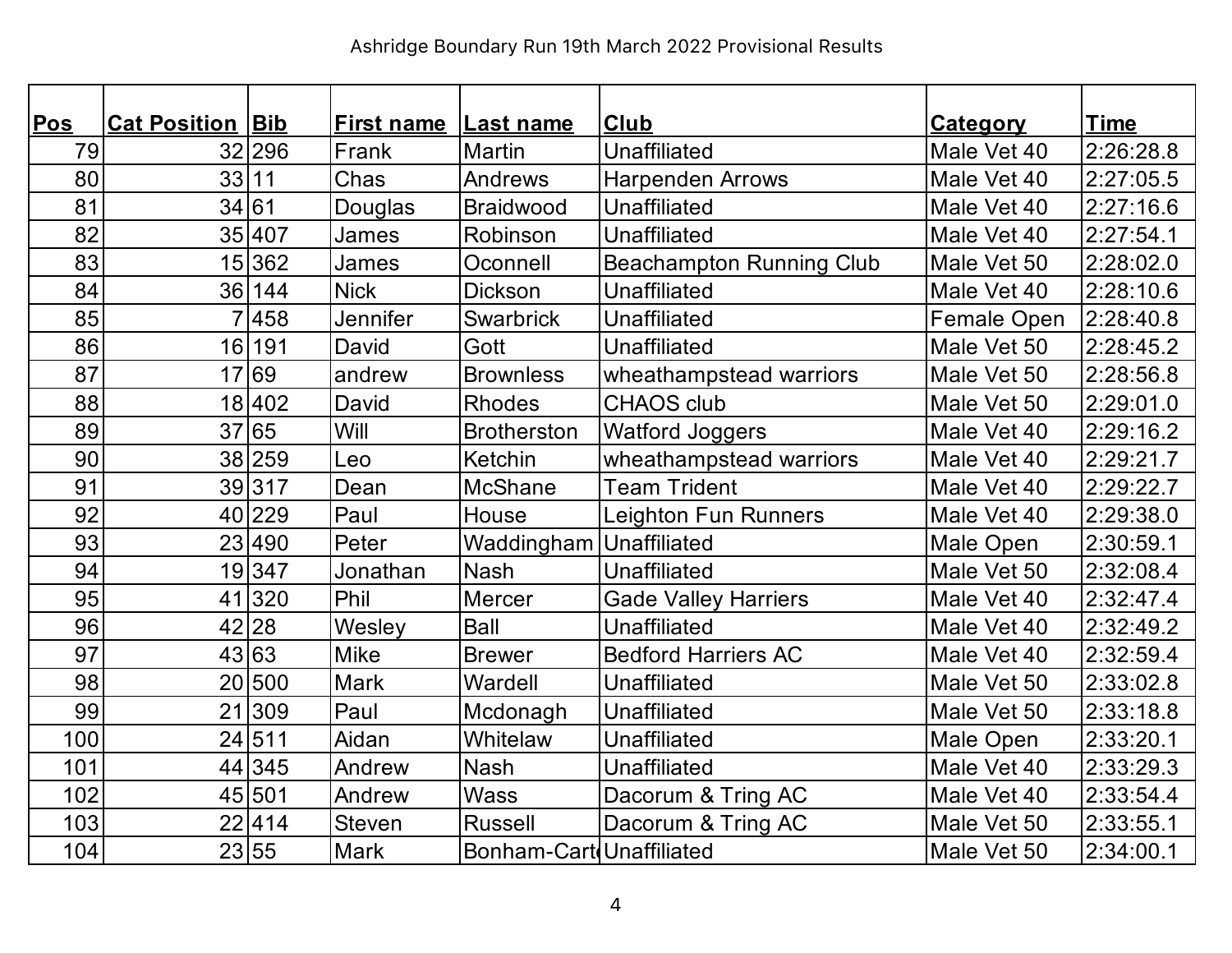| Pos | <b>Cat Position Bib</b> |        | <b>First name Last name</b> |                 | <b>Club</b>                    | <b>Category</b>         | <b>Time</b> |
|-----|-------------------------|--------|-----------------------------|-----------------|--------------------------------|-------------------------|-------------|
| 105 |                         | 24 136 | eamon                       | deighan         | <b>Box Tri Fit</b>             | Male Vet 50             | 2:34:20.3   |
| 106 |                         | 25 476 | Michael                     | <b>Tucker</b>   | <b>Stopsley Striders</b>       | Male Open               | 2:34:31.1   |
| 107 |                         | 26 383 | <b>Alex</b>                 | Press           | <b>Unaffiliated</b>            | Male Open               | 2:34:32.3   |
| 108 |                         | 3 512  | Colin                       | Whittaker       | <b>Redway Runners</b>          | Male Vet 60             | 2:34:34.6   |
| 109 |                         | 46 505 | <b>Tarne</b>                | Westcott        | <b>Unaffiliated</b>            | Male Vet 40             | 2:34:43.5   |
| 110 |                         | 27 474 | <b>Thomas</b>               | Toyer           | <b>St Albans Striders</b>      | Male Open               | 2:35:27.0   |
| 111 |                         | 8 175  | Carrie                      | Frazer          | <b>Lonely Goat RC</b>          | Female Open             | 2:35:28.4   |
| 112 |                         | 25 210 | Adrian                      | Harwood         | <b>Watford Harriers</b>        | Male Vet 50             | 2:35:29.5   |
| 113 |                         | 47 247 | Dan                         | Johnson         | <b>Unaffiliated</b>            | Male Vet 40             | 2:35:31.1   |
| 114 |                         | 4 507  | Grant                       | Whitaker        | <b>Chiltern Harriers AC</b>    | Male Vet 60             | 2:36:00.7   |
| 115 |                         | 3 183  | <b>Michelle</b>             |                 | George-BarndRedway Runners     | Female Vet 40 2:36:01.6 |             |
| 116 |                         | 5 515  | <b>Neil</b>                 | <b>Willcox</b>  | <b>Unaffiliated</b>            | Male Vet 60             | 2:36:24.2   |
| 117 |                         | 28 514 | Fraser                      | <b>Willcox</b>  | <b>Tring RC</b>                | Male Open               | 2:36:25.4   |
| 118 |                         | 6 399  | Tony                        | Reeve           | Dacorum & Tring AC             | Male Vet 60             | 2:36:27.5   |
| 119 |                         | 48 76  | Anthony                     | <b>Bunker</b>   | <b>St Albans Striders</b>      | Male Vet 40             | 2:36:28.7   |
| 120 |                         | 26 101 | <b>James</b>                | Cole            | <b>Unaffiliated</b>            | Male Vet 50             | 2:36:43.4   |
| 121 |                         | 49 244 | <b>Richard</b>              | Jameson         | <b>Unaffiliated</b>            | Male Vet 40             | 2:36:52.2   |
| 122 |                         | 9 355  | Katy                        | <b>Nunn</b>     | <b>Chapel Allerton Runners</b> | Female Open             | 2:37:06.2   |
| 123 | 7 <sup>1</sup>          | 12     | <b>Rick</b>                 | Ansell          | <b>Tring RC</b>                | Male Vet 60             | 2:37:08.7   |
| 124 |                         | 27 73  | Gary                        | <b>Buckle</b>   | <b>Unaffiliated</b>            | Male Vet 50             | 2:37:12.0   |
| 125 |                         | 28 516 | <b>Nick</b>                 | <b>Williams</b> | On the run                     | Male Vet 50             | 2:37:13.2   |
| 126 |                         | 50 153 | michael                     | duffy           | <b>Unaffiliated</b>            | Male Vet 40             | 2:37:52.9   |
| 127 |                         | 29 70  | Gerald                      | <b>Bruce</b>    | <b>Unaffiliated</b>            | Male Vet 50             | 2:38:14.3   |
| 128 |                         | 30 509 | David                       | White           | <b>Harpenden Arrows</b>        | Male Vet 50             | 2:38:50.8   |
| 129 |                         | 51 138 | Matt                        | Dench           | <b>Black Trail Runners</b>     | Male Vet 40             | 2:39:58.3   |
| 130 |                         | 31 137 | David                       | Demmery         | <b>Unaffiliated</b>            | Male Vet 50             | 2:40:00.1   |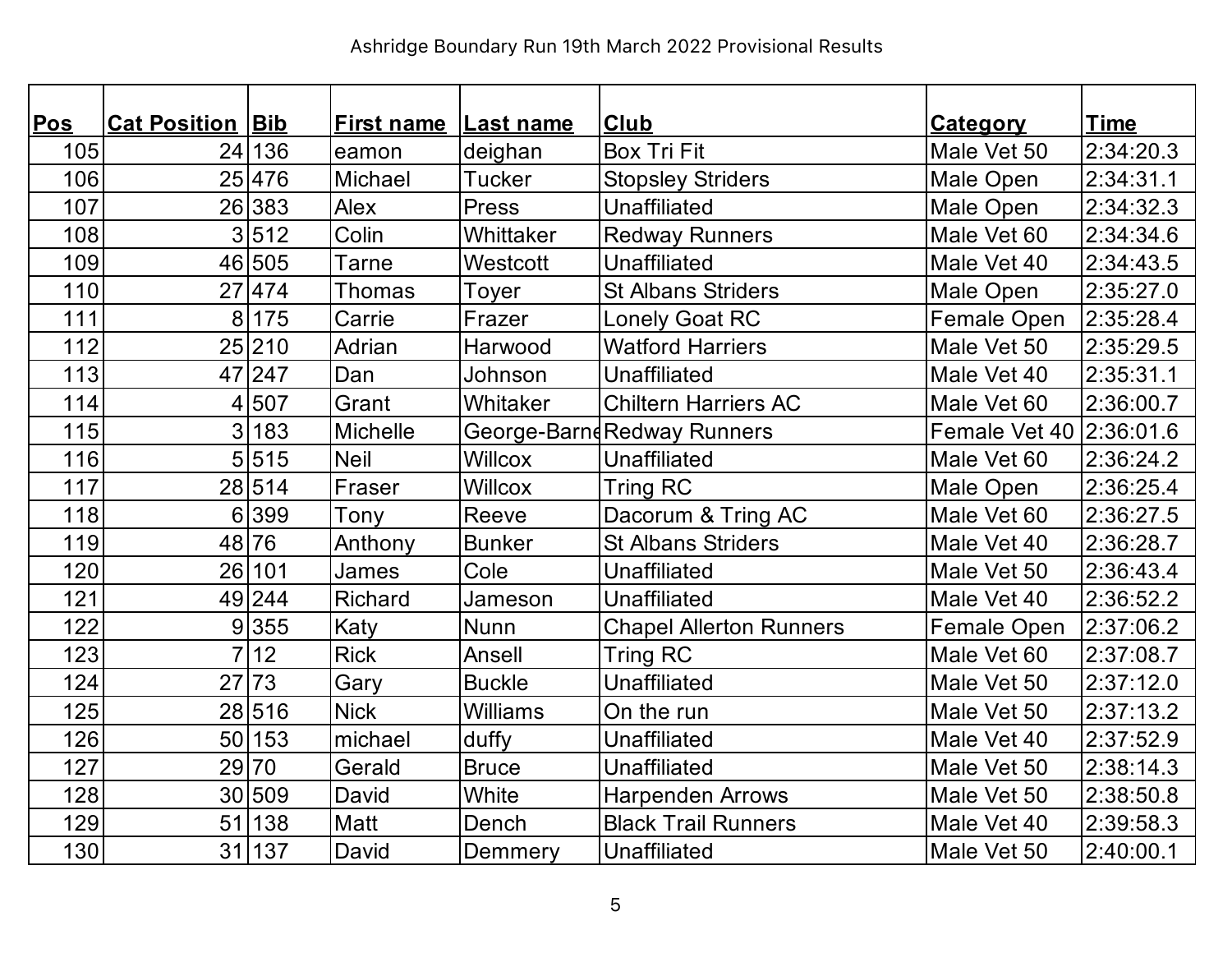| <u>Pos</u> | <b>Cat Position Bib</b> |        | <b>First name Last name</b> |                       | <b>Club</b>                       | <b>Category</b>         | <b>Time</b> |
|------------|-------------------------|--------|-----------------------------|-----------------------|-----------------------------------|-------------------------|-------------|
| 131        |                         | 524    | Gail                        | Winter                | <b>Watford Joggers</b>            | Female Vet 50 2:40:01.2 |             |
| 132        |                         | 32 498 | Daryl                       | <b>Walter</b>         | <b>Unaffiliated</b>               | Male Vet 50             | 2:40:15.4   |
| 133        |                         | 52 273 | William                     | Langdon               | <b>Leighton Fun Runners</b>       | Male Vet 40             | 2:40:43.9   |
| 134        |                         | 33 322 | Andrew                      | <b>Merry</b>          | Unaffiliated                      | Male Vet 50             | 2:40:50.8   |
| 135        |                         | 4267   | Erika                       | Kulikova              | <b>London Frontrunners</b>        | Female Vet 40 2:40:55.6 |             |
| 136        |                         | 34 444 | Gareth                      | Snelson               | <b>Redway Runners</b>             | Male Vet 50             | 2:41:04.3   |
| 137        |                         | 35 350 | <b>Chris</b>                | <b>Nicholls</b>       | Tring RC                          | Male Vet 50             | 2:41:14.2   |
| 138        | 53                      | 186    | <b>Matthew</b>              | Gilbride              | MW French & Son Ltd               | Male Vet 40             | 2:41:18.5   |
| 139        |                         | 54 219 | Dan                         | Henderson             | <b>Daventry Road Runners</b>      | Male Vet 40             | 2:41:22.2   |
| 140        |                         | 36 110 | <b>Nick</b>                 | Costin                | <b>Redway Runners</b>             | Male Vet 50             | 2:41:23.2   |
| 141        | 5                       | 504    | Emma                        | <b>Wells</b>          | On the run Aylesbury              | Female Vet 40 2:41:37.8 |             |
| 142        |                         | 37 367 | Selwyn                      | Parrish               | <b>Unaffiliated</b>               | Male Vet 50             | 2:41:44.4   |
| 143        |                         | 6 521  | Lucy                        | Wilson-Shaw           | London Frontrunners               | Female Vet 40 2:42:24.6 |             |
| 144        |                         | 55 419 | <b>Thomas</b>               | <b>Sauka</b>          | <b>Fairlands Valley Spartans</b>  | Male Vet 40             | 2:42:39.5   |
| 145        |                         | 38 312 | Patrick                     | <b>Mcguinness</b>     | <b>Harpenden Arrows</b>           | Male Vet 50             | 2:42:50.1   |
| 146        |                         | 29 290 | Adrian                      | Lysak                 | <b>Unaffiliated</b>               | Male Open               | 2:42:50.8   |
| 147        |                         | 39 198 | Darren                      | Greene                | <b>Team Trident</b>               | Male Vet 50             | 2:42:52.0   |
| 148        |                         | 56 473 | graham                      | tippett               | <b>Your Town Runners EN8</b>      | Male Vet 40             | 2:43:01.7   |
| 149        |                         | 7 45   | Claudia                     | Bernardini            | <b>Unaffiliated</b>               | Female Vet 40 2:43:05.2 |             |
| 150        |                         | 57 48  | Dominic                     | Bevacqua              | Unaffiliated                      | Male Vet 40             | 2:43:15.6   |
| 151        |                         | 40 145 | Chris                       | <b>Dimmock</b>        | Leighton Buzzard Athletic Club    | Male Vet 50             | 2:43:24.5   |
| 152        | 8 <sup>1</sup>          | 114    | Victoria                    |                       | Crawley-Wise Gade Valley Harriers | Female Vet 40 2:43:31.3 |             |
| 153        | 41                      | 123    | Jeremy                      | <b>Curtis</b>         | Unaffiliated                      | Male Vet 50             | 2:44:00.7   |
| 154        |                         | 58 481 | Gareth                      | <b>Turner</b>         | <b>Redway Runners</b>             | Male Vet 40             | 2:44:02.5   |
| 155        |                         | 42 487 | Leendert                    | Van De Linde Tring RC |                                   | Male Vet 50             | 2:44:31.5   |
| 156        |                         | 43 340 | <b>Steve</b>                | Muldoon               | Unaffiliated                      | Male Vet 50             | 2:44:56.3   |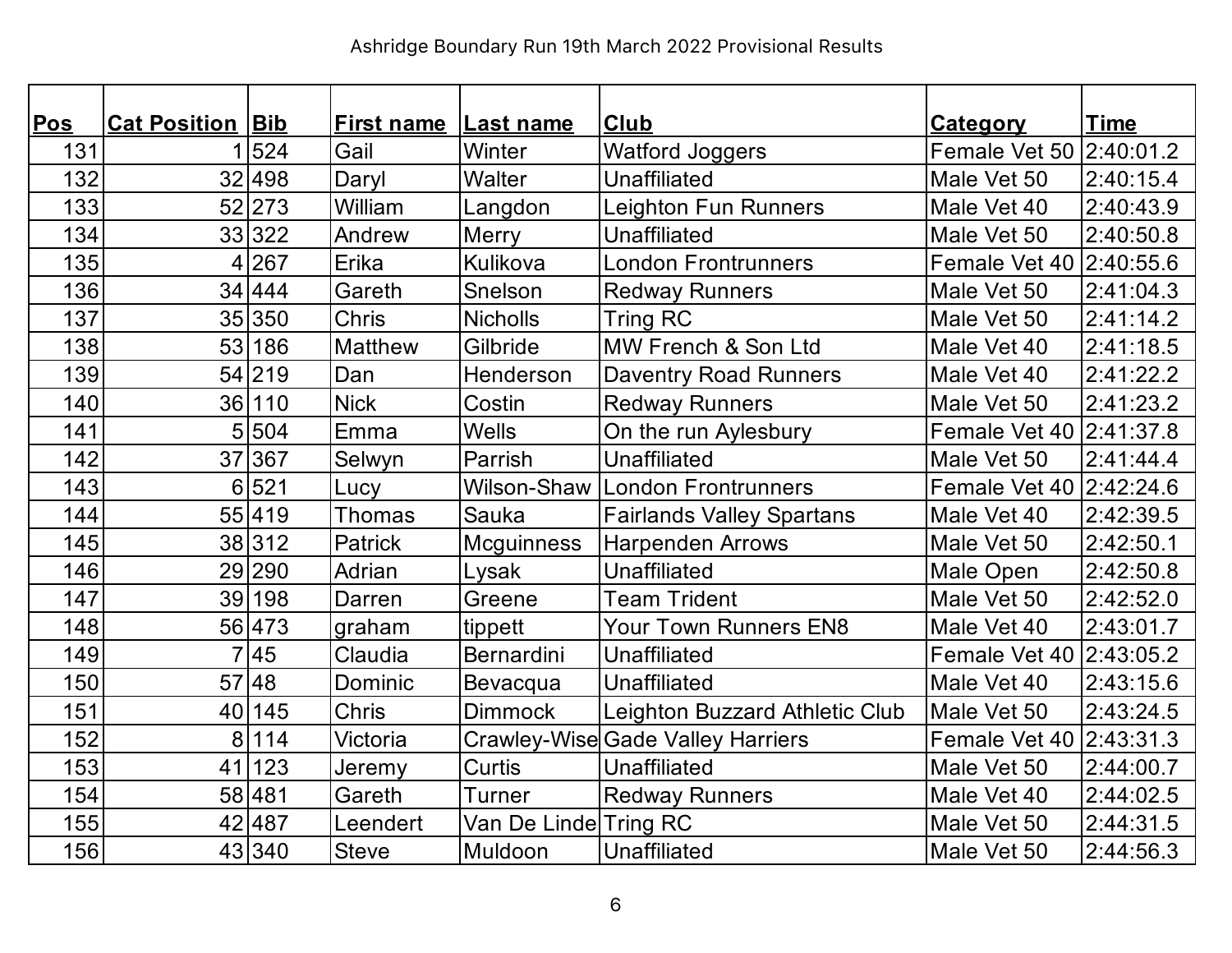| <u>Pos</u> | <b>Cat Position Bib</b> |        | <b>First name Last name</b> |                  | <b>Club</b>                    | <b>Category</b>         | <b>Time</b> |
|------------|-------------------------|--------|-----------------------------|------------------|--------------------------------|-------------------------|-------------|
| 157        |                         | 9 411  | Jo                          | Robinson         | <b>Bad Boy Running Club</b>    | Female Vet 40 2:45:06.3 |             |
| 158        |                         | 2 83   | Kate                        | Carroll          | <b>Unaffiliated</b>            | Female Vet 50 2:45:13.2 |             |
| 159        |                         | 59 216 | David                       | Heffernan        | <b>Kilmoney Harriers</b>       | Male Vet 40             | 2:45:24.2   |
| 160        |                         | 10 172 | <b>Ruth</b>                 | Forbes           | <b>Bad Boy Running Club</b>    | Female Vet 40 2:45:44.5 |             |
| 161        |                         | 8 220  | <b>Neil</b>                 | <b>Hewitt</b>    | <b>Harpenden Arrows</b>        | Male Vet 60             | 2:45:45.5   |
| 162        | 60                      | 79     | Adam                        | <b>Butler</b>    | <b>Unaffiliated</b>            | Male Vet 40             | 2:45:49.2   |
| 163        |                         | 44 300 | Trevor                      | Mason            | Stevenage & North Herts AC     | Male Vet 50             | 2:46:04.7   |
| 164        |                         | 45 338 | <b>Martin</b>               | <b>Moulton</b>   | <b>City Of Portsmouth AC</b>   | Male Vet 50             | 2:46:05.8   |
| 165        |                         | 61 221 | Francis                     | <b>Higgins</b>   | <b>Unaffiliated</b>            | Male Vet 40             | 2:46:11.3   |
| 166        |                         | 62 318 | <b>Mick</b>                 | <b>McVitie</b>   | <b>Unaffiliated</b>            | Male Vet 40             | 2:46:25.1   |
| 167        |                         | 10 182 | <b>Becky</b>                | Geekie           | Leighton Buzzard Athletic Club | Female Open             | 2:47:00.8   |
| 168        |                         | 9 482  | Andrew                      | <b>Turner</b>    | Ambleside AC                   | Male Vet 60             | 2:47:03.4   |
| 169        |                         | 30 513 | Adam                        | <b>Wild</b>      | <b>Unaffiliated</b>            | Male Open               | 2:47:04.6   |
| 170        |                         | 63 307 | Wayne                       | <b>McCorkell</b> | <b>Unaffiliated</b>            | Male Vet 40             | 2:47:06.1   |
| 171        |                         | 64 519 | <b>TL</b>                   | Willson          | <b>Unaffiliated</b>            | Male Vet 40             | 2:47:23.3   |
| 172        |                         | 31 187 | Harry                       | Gillan           | Dacorum & Tring AC             | Male Open               | 2:47:27.7   |
| 173        |                         | 65 15  | <b>Steven</b>               | Archer           | <b>Unaffiliated</b>            | Male Vet 40             | 2:47:29.7   |
| 174        |                         | 46 379 | robert                      | pinfield         | <b>Shires Triers</b>           | Male Vet 50             | 2:47:30.7   |
| 175        |                         | 11 316 | Domini                      | McMunn           | <b>Unaffiliated</b>            | Female Open             | 2:47:42.0   |
| 176        |                         | 66 30  | <b>Matthew</b>              | <b>Ball</b>      | <b>SMBRC</b>                   | Male Vet 40             | 2:47:50.6   |
| 177        |                         | 3 406  | Cathy                       | <b>Roberts</b>   | Verco Joggers                  | Female Vet 50 2:48:10.2 |             |
| 178        |                         | 4 166  | <b>Jennifer</b>             | Finlay           | <b>Harpenden Arrows</b>        | Female Vet 50 2:48:11.6 |             |
| 179        |                         | 11 479 | <b>Helen</b>                | Tullie           | <b>Tring RC</b>                | Female Vet 40 2:48:30.5 |             |
| 180        |                         | 2 56   | Clare                       | <b>Bonnick</b>   | <b>Watford Joggers</b>         | Female Vet 60 2:49:46.4 |             |
| 181        | 5 <sup>1</sup>          | 149    | Sam                         | Downton          | <b>Redway Runners</b>          | Female Vet 50 2:50:07.0 |             |
| 182        |                         | 12 29  | Cath                        | <b>Ball</b>      | <b>Unaffiliated</b>            | Female Vet 40 2:50:33.6 |             |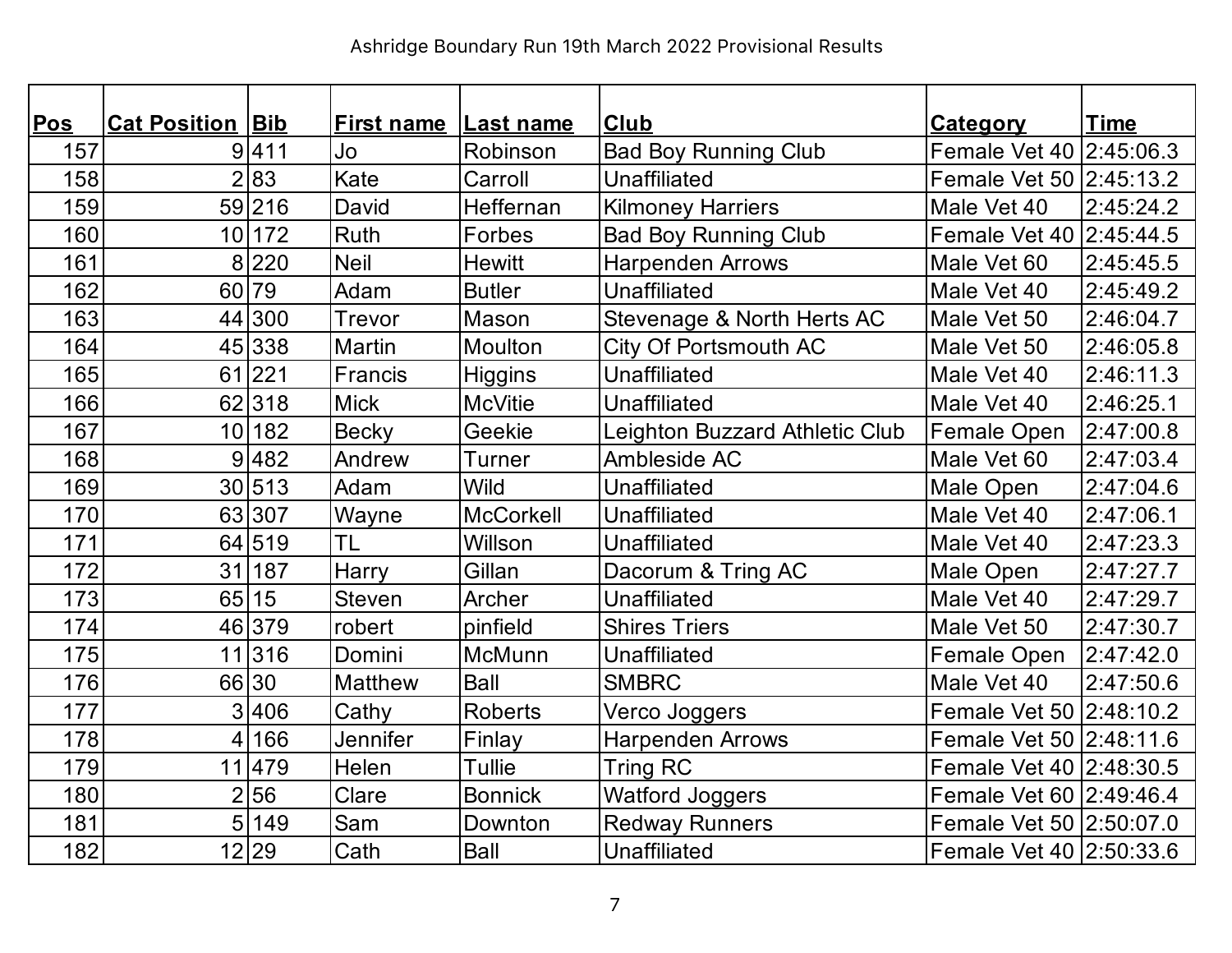| Pos | <b>Cat Position Bib</b> |        | <b>First name Last name</b> |                  | <b>Club</b>                                           | <b>Category</b>         | <b>Time</b> |
|-----|-------------------------|--------|-----------------------------|------------------|-------------------------------------------------------|-------------------------|-------------|
| 183 |                         | 47 96  | Peter                       | <b>Clark</b>     | <b>Unaffiliated</b>                                   | Male Vet 50             | 2:50:34.6   |
| 184 |                         | 3 405  | Avril                       | <b>Riddell</b>   | Serpentine RC                                         | Female Vet 60 2:50:48.7 |             |
| 185 |                         | 48 463 | Paul                        | <b>Terrett</b>   | Tring RC                                              | Male Vet 50             | 2:51:11.7   |
| 186 |                         | 6 428  | Sarah                       | Sharman          | <b>Watford Joggers</b>                                | Female Vet 50 2:51:13.4 |             |
| 187 |                         | 7 310  | Claire                      | Mcdonnell        | <b>Gade Valley Harriers</b>                           | Female Vet 50 2:51:21.5 |             |
| 188 |                         | 32 471 | David                       | Thompson         | <b>Fordy Runs Running CLub</b>                        | Male Open               | 2:51:23.4   |
| 189 |                         | 49 255 | Adewale                     | Kadiri           | <b>Avon Valley Runners</b>                            | Male Vet 50             | 2:51:30.6   |
| 190 |                         | 33 342 | Ralph                       | <b>Murduck</b>   | <b>Mouse Coin</b>                                     | Male Open               | 2:51:32.6   |
| 191 |                         | 50 163 | Mauro                       | Fasti            | <b>Watford Joggers</b>                                | Male Vet 50             | 2:51:34.7   |
| 192 |                         | 12 143 | Liz                         | <b>Dickinson</b> | <b>Team Trident</b>                                   | Female Open             | 2:51:37.4   |
| 193 |                         | 67 159 | Paul                        | <b>Edwards</b>   | <b>Unaffiliated</b>                                   | Male Vet 40             | 2:51:45.0   |
| 194 |                         | 68 115 | <b>Justin</b>               | Crook            | <b>Olney Runners AC</b>                               | Male Vet 40             | 2:51:55.4   |
| 195 |                         | 69 235 | Chris                       | Humphreys        | <b>Unaffiliated</b>                                   | Male Vet 40             | 2:52:05.0   |
| 196 |                         | 13 112 | Helen                       | Cox              | <b>Unaffiliated</b>                                   | Female Vet 40 2:52:05.7 |             |
| 197 |                         | 14 230 | Ali                         | How              | VocaLink Mastercard Running C Female Vet 40 2:52:10.0 |                         |             |
| 198 |                         | 15 503 | Jennifer                    | Weedon           | Dacorum & Tring AC                                    | Female Vet 40 2:52:59.6 |             |
| 199 |                         | 8 154  | Wendy                       | Durrant          | Dacorum & Tring AC                                    | Female Vet 50 2:53:00.6 |             |
| 200 |                         | 16 457 | Samantha                    | Sullivan         | Dacorum & Tring AC                                    | Female Vet 40 2:53:08.6 |             |
| 201 |                         | 13 304 | Sarah                       | <b>Mcauliffe</b> | <b>Olney Runners AC</b>                               | Female Open   2:53:13.2 |             |
| 202 |                         | 51 148 | <b>Matthew</b>              | Downie           | <b>Redway Runners</b>                                 | Male Vet 50             | 2:53:19.8   |
| 203 |                         | 17 238 | Sarah                       | Hyde             | <b>Unaffiliated</b>                                   | Female Vet 40 2:53:32.6 |             |
| 204 |                         | 52 211 | John                        | <b>Haworth</b>   | <b>Unaffiliated</b>                                   | Male Vet 50             | 2:53:33.4   |
| 205 | 9 <sup>1</sup>          | 121    | Clare                       | Curnow           | <b>Cherwell Runners &amp; Joggers</b>                 | Female Vet 50 2:53:50.1 |             |
| 206 |                         | 53 269 | Michael                     | Lamb             | Dacorum & Tring AC                                    | Male Vet 50             | 2:53:51.5   |
| 207 |                         | 14 448 | Christina                   | <b>Stevens</b>   | <b>Tring RC</b>                                       | Female Open             | 2:53:54.1   |
| 208 |                         | 70 253 | Dan                         | Jones            | <b>Unaffiliated</b>                                   | Male Vet 40             | 2:54:04.1   |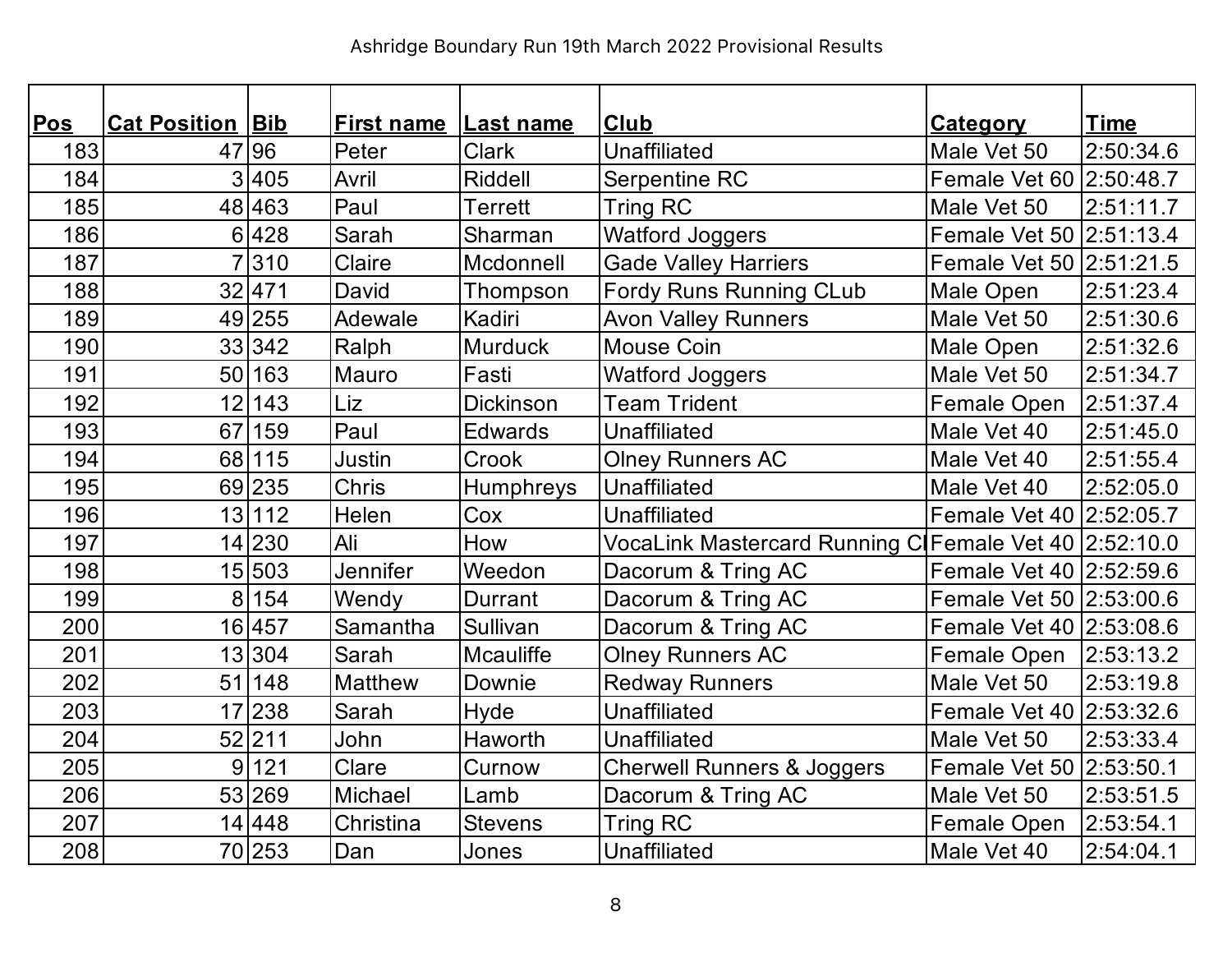| <b>Pos</b> | <b>Cat Position Bib</b> |        | <b>First name Last name</b> |                 | Club                     | <b>Category</b>         | <b>Time</b> |
|------------|-------------------------|--------|-----------------------------|-----------------|--------------------------|-------------------------|-------------|
| 209        |                         | 18 197 | Isabel                      | Green           | <b>Harpenden Arrows</b>  | Female Vet 40 2:54:06.0 |             |
| 210        |                         | 10 225 | <b>Martin</b>               | Hopcroft        | <b>Tring RC</b>          | Male Vet 60             | 2:54:42.4   |
| 211        |                         | 71 120 | <b>Steve</b>                | Culverwell      | <b>Unaffiliated</b>      | Male Vet 40             | 2:55:03.9   |
| 212        |                         | 54 427 | David                       | Shakespeare     | <b>Olney Runners AC</b>  | Male Vet 50             | 2:56:10.1   |
| 213        |                         | 11 390 | Dennis                      | Raffety         | <b>Tring RC</b>          | Male Vet 60             | 2:57:09.1   |
| 214        |                         | 19 102 | <b>Becks</b>                | Compton         | <b>Unaffiliated</b>      | Female Vet 40 2:57:21.0 |             |
| 215        | 34 3                    |        | Jonathan                    | <b>Adams</b>    | <b>Unaffiliated</b>      | Male Open               | 2:57:39.6   |
| 216        |                         | 72 495 | Wayne                       | Walker          | Leighton Fun Runners     | Male Vet 40             | 2:58:00.2   |
| 217        |                         | 55 449 | Simon                       | Stevenson       | Tring RC                 | Male Vet 50             | 2:58:08.1   |
| 218        |                         | 73 54  | Paul                        | <b>Bolton</b>   | <b>Unaffiliated</b>      | Male Vet 40             | 2:58:09.1   |
| 219        |                         | 74 261 | Stephen                     | King            | Unaffiliated             | Male Vet 40             | 2:58:16.1   |
| 220        | 20 <sub>l</sub>         | 199    | Rachel                      | Gribben         | <b>Lonely Goat RC</b>    | Female Vet 40 2:59:17.2 |             |
| 221        |                         | 75 256 | Dave                        | Kearley         | On the run Aylesbury     | Male Vet 40             | 2:59:35.5   |
| 222        |                         | 56 52  | Stephen                     | <b>Bladen</b>   | <b>Tring RC</b>          | Male Vet 50             | 2:59:36.4   |
| 223        |                         | 57 323 | Simon                       | <b>Mitchell</b> | On the run Aylesbury     | Male Vet 50             | 2:59:37.2   |
| 224        |                         | 58 354 | Andrew                      | <b>Noyes</b>    | <b>Dunstable RRC</b>     | Male Vet 50             | 2:59:37.8   |
| 225        |                         | 59 155 | <b>IAN</b>                  | <b>EARLY</b>    | Unaffiliated             | Male Vet 50             | 2:59:39.8   |
| 226        |                         | 12 438 | lan                         | <b>Smith</b>    | <b>Unaffiliated</b>      | Male Vet 60             | 3:00:59.7   |
| 227        |                         | 15 332 | Helene                      | Moran           | <b>Unaffiliated</b>      | Female Open             | 3:01:00.5   |
| 228        |                         | 60 478 | Gavin                       | Tull            | Unaffiliated             | Male Vet 50             | 3:01:41.4   |
| 229        |                         | 61 364 | <b>Stuart</b>               | Page            | <b>Tring RC</b>          | Male Vet 50             | 3:01:42.5   |
| 230        |                         | 62 213 | <b>Robert</b>               | Head            | <b>Lonely Goat RC</b>    | Male Vet 50             | 3:02:25.5   |
| 231        |                         | 16 451 | Sarah                       | <b>Stilwell</b> | Unaffiliated             | <b>Female Open</b>      | 3:02:35.1   |
| 232        |                         | 63 421 | Paul                        | <b>Scholes</b>  | <b>Dunstable RRC</b>     | Male Vet 50             | 3:02:35.9   |
| 233        |                         | 1 315  | Peter                       | McMunn          | <b>Unaffiliated</b>      | Male Vet 70             | 3:02:39.6   |
| 234        |                         | 21 280 | <b>Miriam</b>               | Linforth        | <b>Stopsley Striders</b> | Female Vet 40 3:02:41.5 |             |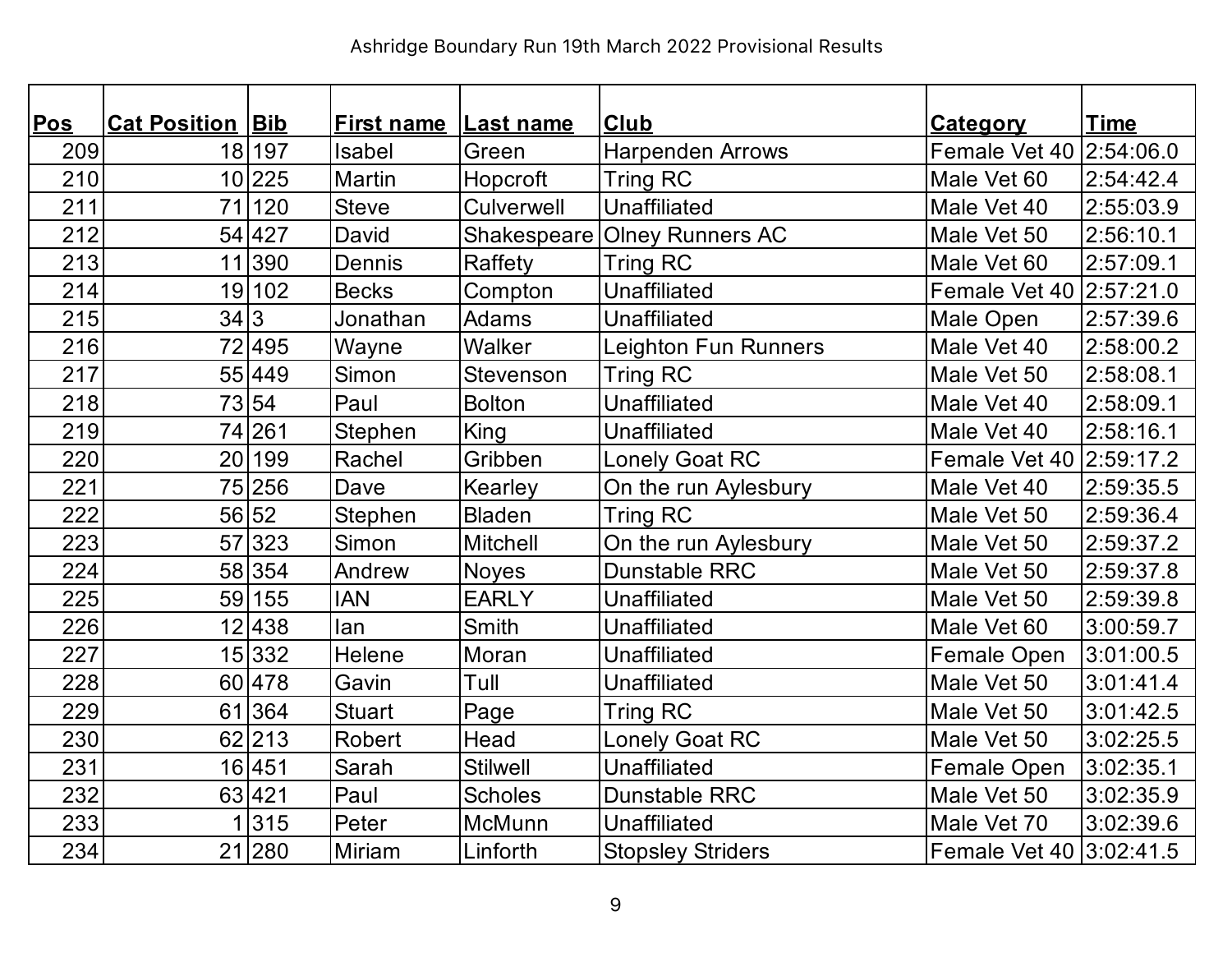| <b>Pos</b> | <b>Cat Position Bib</b> |        | <b>First name</b> | Last name         | <b>Club</b>                      | <b>Category</b>         | <b>Time</b> |
|------------|-------------------------|--------|-------------------|-------------------|----------------------------------|-------------------------|-------------|
| 235        |                         | 76 274 | Dean              | Langton           | <b>Unaffiliated</b>              | Male Vet 40             | 3:02:47.7   |
| 236        |                         | 35 85  | Adam              | Carter            | Leighton Fun Runners             | Male Open               | 3:03:18.8   |
| 237        | 64                      | 169    | Martyn            | <b>Fisher</b>     | <b>Almost Athletes</b>           | Male Vet 50             | 3:04:10.7   |
| 238        |                         | 65 203 | Paul              | Hadingham         | <b>Finedon Gladstone</b>         | Male Vet 50             | 3:04:32.7   |
| 239        |                         | 77 75  | Andrew            | <b>Bunker</b>     | <b>Higham Harriers</b>           | Male Vet 40             | 3:04:55.6   |
| 240        |                         | 66 80  | Eamon             | <b>Byrne</b>      | <b>Mornington Chasers</b>        | Male Vet 50             | 3:04:56.4   |
| 241        |                         | 10 272 | Rafaele           | Lamour            | <b>Mornington Chasers</b>        | Female Vet 50 3:06:11.7 |             |
| 242        |                         | 22 202 | Sarah             | Hadingham         | <b>Finedon Gladstone</b>         | Female Vet 40 3:06:12.9 |             |
| 243        | 36 2                    |        | Samuel            | <b>Adams</b>      | <b>Unaffiliated</b>              | Male Open               | 3:06:15.6   |
| 244        |                         | 11 58  | <b>Debbie</b>     | <b>Bowen</b>      | <b>Unaffiliated</b>              | Female Vet 50 3:06:38.5 |             |
| 245        |                         | 67 36  | <b>Mark</b>       | <b>Beaver</b>     | <b>Team Trident</b>              | Male Vet 50             | 3:06:51.0   |
| 246        |                         | 37 359 | Thomas            | O'Hare            | <b>Unaffiliated</b>              | Male Open               | 3:08:08.6   |
| 247        |                         | 68 517 | Colin             | <b>Williams</b>   | <b>Watford Joggers</b>           | Male Vet 50             | 3:08:09.6   |
| 248        |                         | 23 440 | Nichola           | <b>Smith</b>      | <b>Daventry Road Runners</b>     | Female Vet 40 3:08:35.8 |             |
| 249        | 24 5                    |        | Laura             | Addison           | <b>Unaffiliated</b>              | Female Vet 40 3:09:24.0 |             |
| 250        |                         | 17 326 | <b>Natalie</b>    | Moat              | <b>Unaffiliated</b>              | Female Open             | 3:09:25.0   |
| 251        |                         | 78 370 | James             | Peachey           | <b>Daventry Road Runners</b>     | Male Vet 40             | 3:09:25.7   |
| 252        |                         | 12 365 | Carole            | Page              | <b>Unaffiliated</b>              | Female Vet 50 3:09:30.1 |             |
| 253        |                         | 25 303 | Susan             | Mcaneny           | <b>Fairlands Valley Spartans</b> | Female Vet 40 3:09:45.8 |             |
| 254        |                         | 18 242 | Zoe               | <b>Jackson</b>    | <b>Fairlands Valley Spartans</b> | Female Open             | 3:10:00.9   |
| 255        |                         | 79376  | <b>Nicky</b>      | Petrou            | <b>Unaffiliated</b>              | Male Vet 40             | 3:10:01.7   |
| 256        |                         | 69311  | Paul              | <b>McGilloway</b> | Leighton Fun Runners             | Male Vet 50             | 3:12:04.3   |
| 257        |                         | 80 535 | Cem               | Oztropak          | <b>Unaffiliated</b>              | Male Vet 40             | 3:12:44.2   |
| 258        |                         | 70 67  | lan               | <b>Brown</b>      | <b>Unaffiliated</b>              | Male Vet 50             | 3:12:49.2   |
| 259        | 81                      | 125    | <b>Mike</b>       | Dando             | <b>St Albans Striders</b>        | Male Vet 40             | 3:12:50.3   |
| 260        |                         | 71 226 | Jim               | Hopkins           | <b>St Albans Striders</b>        | Male Vet 50             | 3:13:06.2   |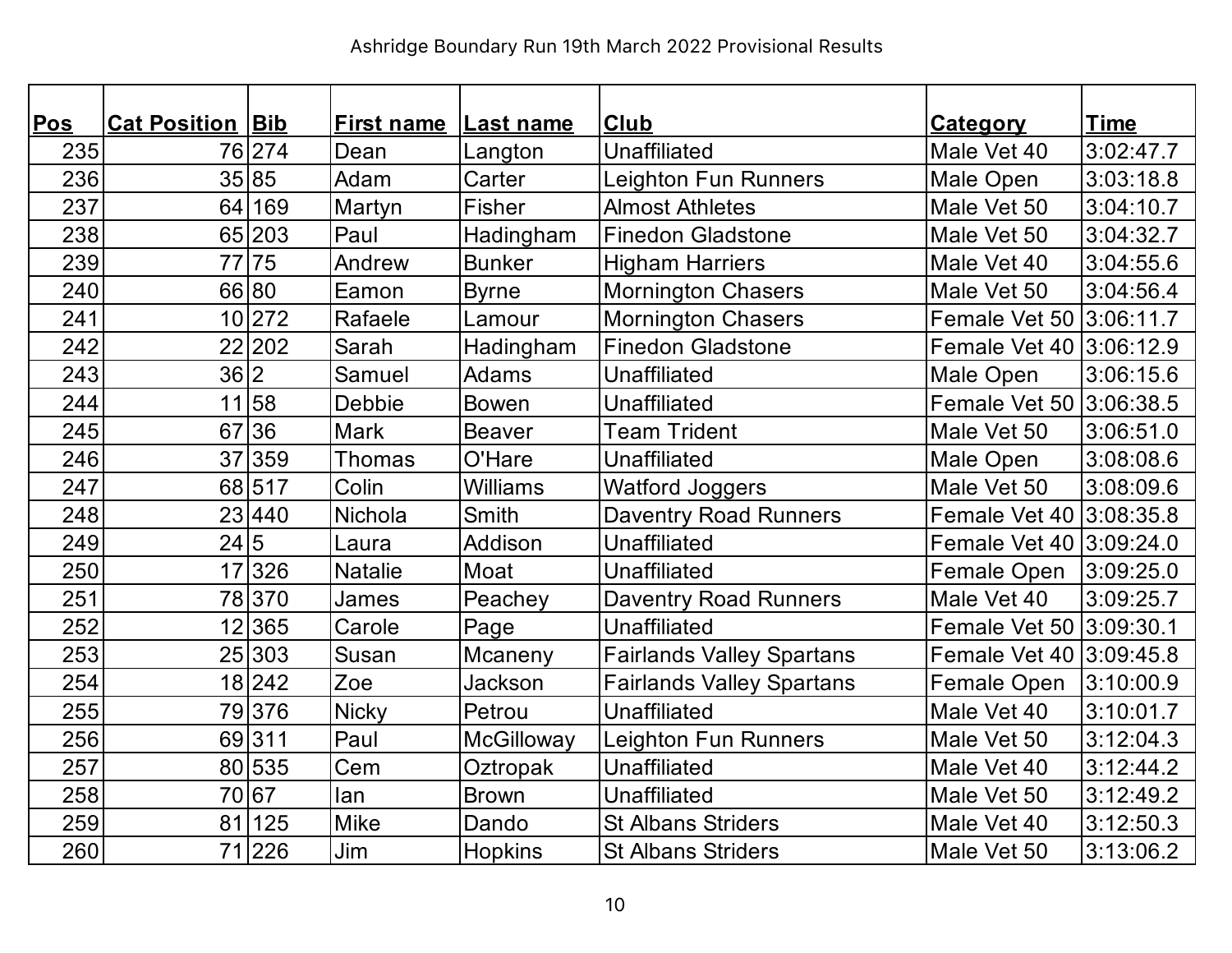| <u>Pos</u> | <b>Cat Position Bib</b> |        | <b>First name Last name</b> |                 | <b>Club</b>                 | <b>Category</b>         | <b>Time</b> |
|------------|-------------------------|--------|-----------------------------|-----------------|-----------------------------|-------------------------|-------------|
| 261        |                         | 13 77  | Dawn                        | <b>Burr</b>     | <b>Unaffiliated</b>         | Female Vet 50 3:13:08.0 |             |
| 262        |                         | 14 228 | Johanna                     | Houlahan        | <b>Unaffiliated</b>         | Female Vet 50 3:13:16.3 |             |
| 263        | 26 9                    |        | <b>Becky</b>                | Allam           | <b>Unaffiliated</b>         | Female Vet 40 3:13:31.2 |             |
| 264        |                         | 38 375 | Thomas                      | Perry           | <b>Gade Valley Harriers</b> | Male Open               | 3:13:51.4   |
| 265        |                         | 82 207 | <b>Krisan</b>               | Haria           | <b>Unaffiliated</b>         | Male Vet 40             | 3:13:53.0   |
| 266        |                         | 27 49  | Emily                       | <b>Bird</b>     | <b>Burnham Joggers</b>      | Female Vet 40 3:13:53.7 |             |
| 267        |                         | 19 43  | Polly                       | <b>Bentley</b>  | <b>Unaffiliated</b>         | Female Open             | 3:14:10.7   |
| 268        |                         | 83 348 | Dan                         | Nathan          | <b>Unaffiliated</b>         | Male Vet 40             | 3:14:24.5   |
| 269        |                         | 28 410 | Julia                       | Robinson        | <b>London Frontrunners</b>  | Female Vet 40 3:14:25.3 |             |
| 270        |                         | 84 460 | <b>Nick</b>                 | <b>Talbot</b>   | <b>Unaffiliated</b>         | Male Vet 40             | 3:14:40.6   |
| 271        |                         | 29377  | Lisa                        | Phee            | <b>Dunstable RRC</b>        | Female Vet 40 3:15:33.8 |             |
| 272        |                         | 13 193 | Colin                       | Grace           | <b>Unaffiliated</b>         | Male Vet 60             | 3:15:46.1   |
| 273        |                         | 85 308 | Kevin                       | McCullagh       | On the run Aylesbury        | Male Vet 40             | 3:16:35.1   |
| 274        |                         | 72373  | Peter                       | Pearson         | <b>Unaffiliated</b>         | Male Vet 50             | 3:16:48.1   |
| 275        | 73 7                    |        | Richard                     | <b>Alcock</b>   | <b>Unaffiliated</b>         | Male Vet 50             | 3:17:02.2   |
| 276        |                         | 14 13  | andrew                      | anthony         | <b>Unaffiliated</b>         | Male Vet 60             | 3:18:42.5   |
| 277        | 86 47                   |        | David                       | <b>Betts</b>    | <b>Unaffiliated</b>         | Male Vet 40             | 3:18:48.0   |
| 278        |                         | 30 443 | Joanne                      | Smythe          | <b>Bedford Harriers AC</b>  | Female Vet 40 3:19:29.2 |             |
| 279        |                         | 31 344 | Steph                       | <b>Nash</b>     | <b>Unaffiliated</b>         | Female Vet 40 3:19:33.2 |             |
| 280        |                         | 74 488 | Darren                      | <b>Vincent</b>  | The B Team                  | Male Vet 50             | 3:19:41.3   |
| 281        |                         | 15 292 | Sarah                       | Mann            | <b>Redway Runners</b>       | Female Vet 50 3:19:54.6 |             |
| 282        |                         | 32 270 | Jean                        | Lambert         | <b>Redway Runners</b>       | Female Vet 40 3:20:21.5 |             |
| 283        |                         | 75 293 | Stephen                     | Mann            | <b>Redway Runners</b>       | Male Vet 50             | 3:20:22.8   |
| 284        |                         | 20 412 | Kim                         | Rodwell         | <b>Gade Valley Harriers</b> | Female Open             | 3:20:23.5   |
| 285        |                         | 33 534 | <b>Nina</b>                 | <b>Ziaullah</b> | <b>Unaffiliated</b>         | Female Vet 40 3:20:45.9 |             |
| 286        |                         | 34 475 | Helen                       | Trenchard       | Unaffiliated                | Female Vet 40 3:20:54.1 |             |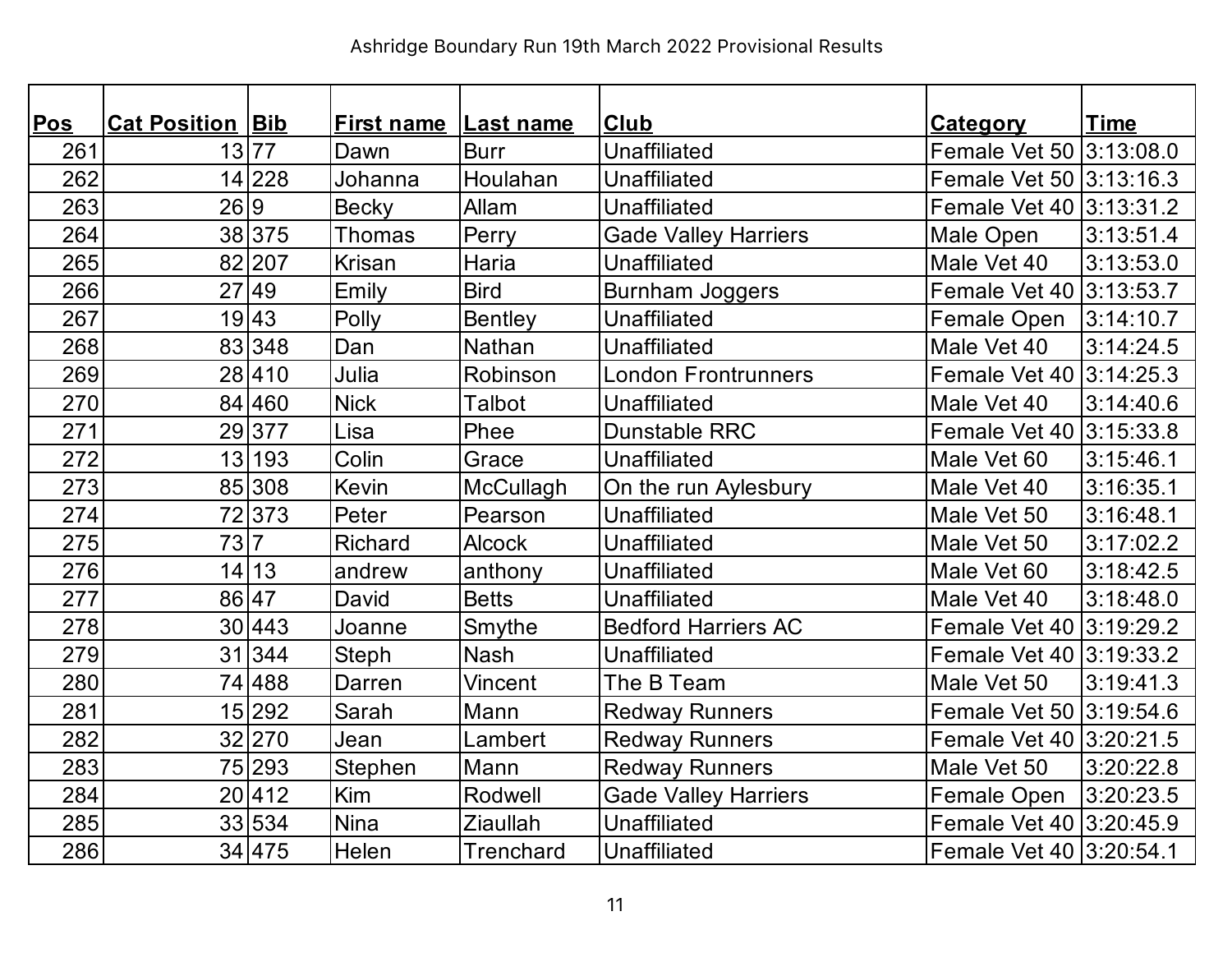| Pos | <b>Cat Position Bib</b> |        | <b>First name Last name</b> |                    | <b>Club</b>                      | <b>Category</b>         | <b>Time</b> |
|-----|-------------------------|--------|-----------------------------|--------------------|----------------------------------|-------------------------|-------------|
| 287 |                         | 35 456 | Sophia                      | Stylianou          | <b>Watford Joggers</b>           | Female Vet 40 3:20:54.9 |             |
| 288 |                         | 76 37  | Andrew                      | <b>Beck</b>        | <b>Unaffiliated</b>              | Male Vet 50             | 3:21:54.1   |
| 289 |                         | 77 432 | Gavin                       | Shurmer            | <b>Unaffiliated</b>              | Male Vet 50             | 3:22:02.6   |
| 290 |                         | 16 291 | Rachael                     | MacRae             | <b>Tring RC</b>                  | Female Vet 50 3:23:10.9 |             |
| 291 | 36 71                   |        | Sarah                       | <b>Bruce-Green</b> | <b>Croydon Harriers</b>          | Female Vet 40 3:23:32.3 |             |
| 292 |                         | 21 284 | Sarah                       | Logsdail           | <b>Unaffiliated</b>              | Female Open             | 3:23:33.1   |
| 293 |                         | 39 283 | Chris                       | Logsdail           | <b>Unaffiliated</b>              | Male Open               | 3:23:58.7   |
| 294 |                         | 78 334 | Firmin                      | Moriarty           | Addiscombe CC                    | Male Vet 50             | 3:23:59.4   |
| 295 |                         | 79 180 | Jim                         | Geary              | Lockdown and out                 | Male Vet 50             | 3:24:08.1   |
| 296 |                         | 80 306 | lan                         | Mccaul             | Lockdown and out                 | Male Vet 50             | 3:25:09.4   |
| 297 | 87 8                    |        | <b>Stuart</b>               | Aldridge           | <b>Unaffiliated</b>              | Male Vet 40             | 3:25:10.1   |
| 298 |                         | 88 208 | Tom                         | <b>Harris</b>      | <b>Unaffiliated</b>              | Male Vet 40             | 3:25:10.8   |
| 299 |                         | 17 538 | <b>Maxine</b>               | Napal              | <b>Trail Running Association</b> | Female Vet 50 3:25:26.5 |             |
| 300 |                         | 37 105 | <b>Natalie</b>              | Cook               | <b>Unaffiliated</b>              | Female Vet 40 3:25:27.1 |             |
| 301 |                         | 38 470 | Clare                       | Thompson           | <b>Smiley Paces</b>              | Female Vet 40 3:25:34.4 |             |
| 302 |                         | 89 397 | James                       | Reddy              | <b>Unaffiliated</b>              | Male Vet 40             | 3:25:41.6   |
| 303 |                         | 39 232 | Sarah                       | Howell             | Thor                             | Female Vet 40 3:25:42.4 |             |
| 304 |                         | 81 435 | Jim                         | Simpson            | <b>St Albans Striders</b>        | Male Vet 50             | 3:26:25.2   |
| 305 |                         | 90 227 | lain                        | Horne              | <b>Unaffiliated</b>              | Male Vet 40             | 3:28:39.8   |
| 306 |                         | 91 113 | Joe                         | Coyte              | <b>Unaffiliated</b>              | Male Vet 40             | 3:28:40.6   |
| 307 |                         | 40 60  | Leigh                       | <b>Bradbury</b>    | On the run Aylesbury             | Female Vet 40           | 3:29:14.5   |
| 308 |                         | 40 529 | Tim                         | Woolley            | On the run Aylesbury             | Male Open               | 3:29:18.9   |
| 309 |                         | 92 532 | <b>Steve</b>                | Yates              | On the run Aylesbury             | Male Vet 40             | 3:29:27.9   |
| 310 |                         | 82 264 | james                       | knight             | Freedom Tri                      | Male Vet 50             | 3:29:28.6   |
| 311 | 83 17                   |        | Mark                        | Ashley             | <b>Unaffiliated</b>              | Male Vet 50             | 3:29:29.2   |
| 312 |                         | 93 59  | James                       | <b>Bracken</b>     | <b>Unaffiliated</b>              | Male Vet 40             | 3:31:21.5   |